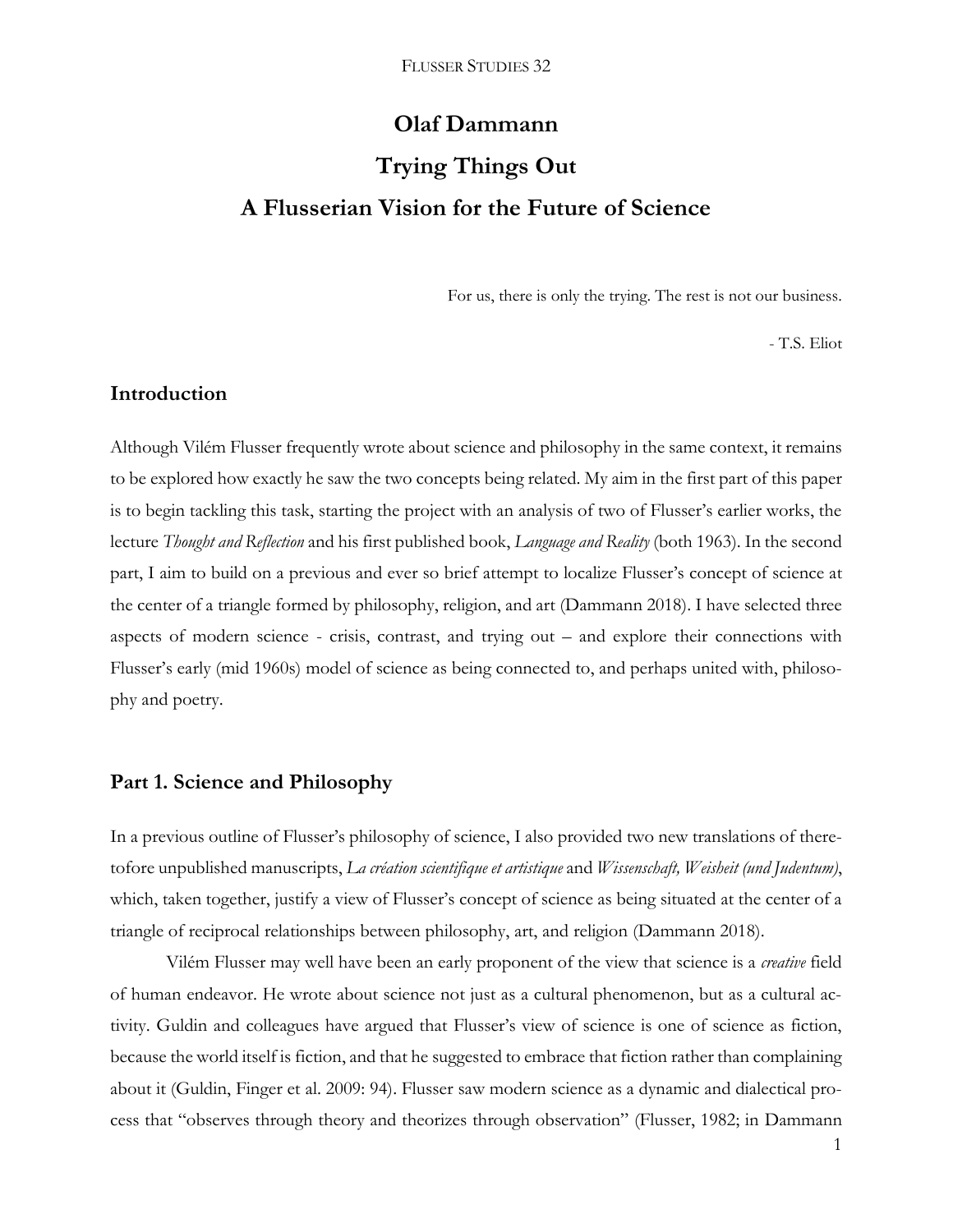2018). For him, science is, taken together with philosophy, religion, and art, one of "the methods by which the spirit tries to penetrate into reality through appearances and discover the truth" (ibid.). This penetrating uncovering is not the same as what modern scientists consider their activity to be, namely first and foremost the generation of objectively true knowledge. Instead, Flusser thought that the *spirit*  does the penetrating work, not the intellect. This view broadens the possibilities of what is to be discovered and it widens the horizon for what may be novel definitions of truth.

Flusser's holistic and somewhat eclectic approach to science (and to philosophy, religion and art) can be seen as part of a theoretical avant-garde that unapologetically integrates thought from multiple methodological disciplines, with the goal not just to reflect the world as perceived, but to create new realities by synthesis. In Flusser's own words, "overcoming the divorce between science and modern art is not just an epistemological and aesthetic engagement, but an engagement for a new society." (Flusser 2018:4).

Flusser wrote from a number of vantage points that emerge in his works individually or intertwined. For example, his religious perspective was one from Judaism, his philosophical perspective was heavily influenced by phenomenology, and his political views were (at least in his earlier years) inspired by Marxism. In this paper, I want to explore what Flusser's position may have been regarding the relationship between science and philosophy. What was science for Flusser in the first place?

#### **Thought and Reflection (1963)**

In his essay *Thought and Reflection,* a lecture he gave at the Public Library in São Paolo in December 1963 (Guldin and Finger 2005), Flusser wrote that he saw "Science [as] the method by which the thinking thing envelops bodies, in order to understand them. Technology is the method by which the thinking thing clings to bodies in order to modify them." (Flusser (1963) 2005)

In other words, Flusser juxtaposed science and technology as our ways of using thought to understand and control, respectively. We embrace the world in two different ways in order to achieve two different goals: science is our way of making sense of the world and technology is our way of acting in it and on it. Interestingly, he saw both as a kind of action, not as a response. Moreover, he stressed that in both cases the actor is the "thinking thing", perhaps to emphasize that science and technology are two teleologically separate ways of connecting the human mind to the world in which it finds itself. "Thought is, therefore, the process of grasping which expands into the world of bodies in order to devour them. The methods of this devouring process are science and technology." (ibid.)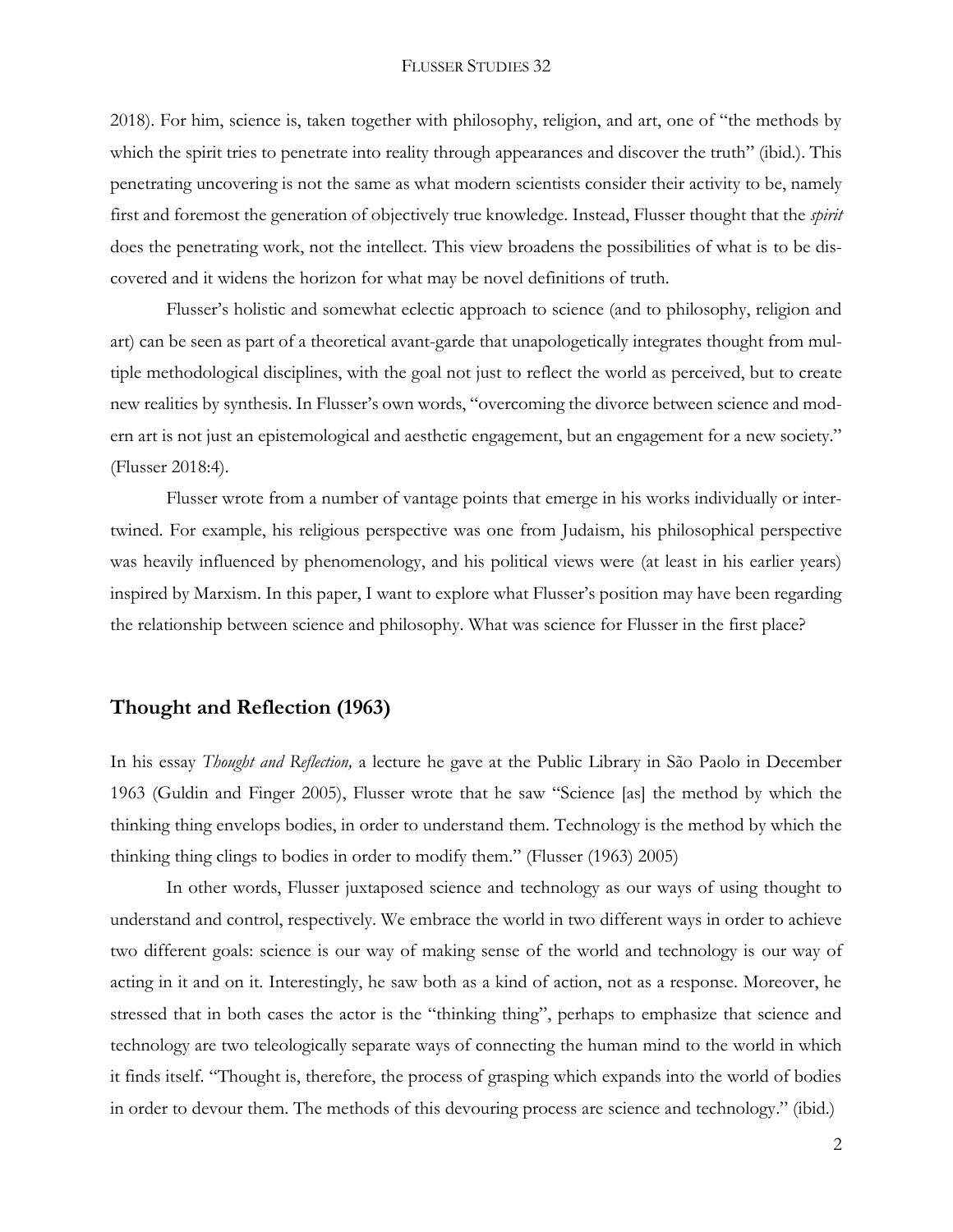Thought that devours – the world as food for thought. When things are turned around and the thought process devours itself, when it *reflects,* philosophy emerges: "But there is another direction in which thought can move, namely the opposite direction. In this motion thought turns against itself in order to devour itself, i.e. to understand itself and modify itself. The term "reflection" shows where this kind of thought moves to, namely into the direction opposite to advancing thought. The German term "Nachdenken", (which means "to think behind or after") shows how this kind of thought works, namely as a check on thinking. And finally the Czech term "rozmysleni", (which means "analytical thinking") shows the result of this kind of thought, namely thought dismembered. Reflection is therefore the inverse motion of thought, wherein thought is being controlled and decomposed into its elements. The method of reflection, which is the devouring of thought by itself, is philosophy. Philosophy is therefore exactly the contrary of science and technology." (ibid.)

What kind of contrariness did Flusser have in mind? He explicated this by creating a parallel comparison that aligns science/technology with progress on the one hand, and endows philosophy with the power to counterbalance that progress on the other: "It is true that in the description of thought I just gave science and technology appear as the progressive tendencies of thought, and philosophy as the regressive tendency. It is further true that, as a heritage of past centuries, progress is still being considered a positive value, in spite of alarming evidence to the contrary. But there are circumstances, recognized as such even by those who put their faith in progress, (unlike me), in which excessive advance requires withdrawals for rest and consolidation. I believe that our circumstances are of such a nature that science and technology have advanced too far, and that my suggestion to substitute emphasis on science and technology [with] emphasis on philosophy can be accepted by those optimists who do not believe in progress as advance toward an abyss. For them, it will be a "réculer pour mieux sauter". (ibid.)

Indeed, Flusser appears to see philosophy as what can save us from the negative consequences of scientific and technological advances, as a reasonable move humankind could make in order to avoid catastrophe: "I had in mind this opposition between philosophy on one side, and science and technology on the other, when I claimed that we should make use of reflection in order to avoid our plunge into the abyss of tedium and futility. It will not be through more science and more technology that we shall be able to escape the anguish of our situation, but through more philosophy, if we do escape it." (ibid.)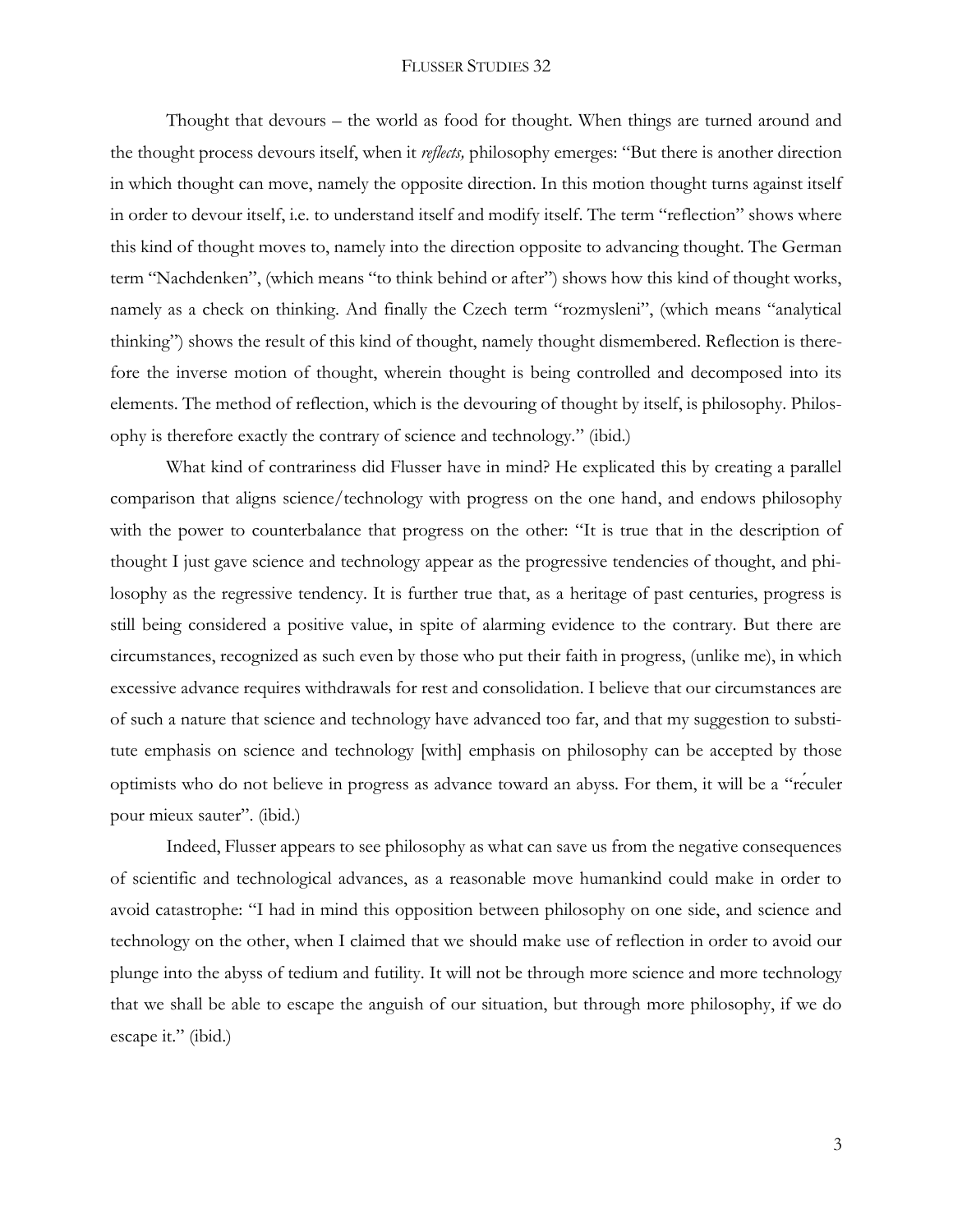## **Language and Reality (1963)**

*Language and Reality* was the first book Flusser published. Originally written in Portuguese, it appeared the same year (1963) he gave the lectures of which *Thought and Reality* was the last. Translated by Rodrigo Maltez Novaes for the Flusser Archive Collection, the book was first published in English in 2018.

The book opens on a rather dramatic note that reminds of the gloomy picture painted by the above "anguish" quote from *Thought and Reality*. Flusser summarized his core intellectual motivation as "the need to discover order", a "fundamental anxiety of the human spirit in its attempt to comprehend, govern, and modify the world". He asserted that the world as it appears to us stands in the way of reality, a direct reference to traditional Western Platonic and Cartesian dualism. Language allows the human spirit to penetrate those appearances to discover reality, in order to move from "chaos to cosmos" (p.2).

Flusser briefly alluded to epistemological skepticism, ontological nihilism, and religious mysticism as objections against his proposal to get from appearance to reality via language. However, he did not offer a rebuttal, just asserted that "they are refuted, practically, by the continuation of life, that is, by our experience of knowledge, reality and the communicable revelation of truth" (p.3). However, he acknowledges the possibility of these objections and suggests to just confront them, acclimatize, and live with them (ibid.)

The goal of his book, Flusser wrote, is to help "make the structure of this restricted cosmos conscious" by proposing that "this structure be identified with language; that knowledge, reality, and truth are aspects of language; that science and philosophy are language research; and that religion and art are language-creating discplines" (p.4).

Throughout, Flusser's terminology hints at an influence by the works of Nietzsche (will to power), Wittgenstein (word games), and he explicitly mentions Heidegger as standing in juxtaposition to the logico-mathematical philosophers as well as Husserl's phenomenology. Flusser's inclination to stray away from the precise and well-defined is exemplified by his frequent usage of words such as cosmos, spirit, his mention of the ancient sages, and his suggestion to include the non-logical, "magical aspect of language" in his conceptualization of language in this book (p.5). However, I do not feel comfortable classifying Flusser as an exclusively continental or analytical philosopher. As so often, his work defies categorization.

Flusser ended his introduction by raising a word of caution. He thought that with this book he will not have produced a philosophy of language, but "at most [have] suggested one of the innumerable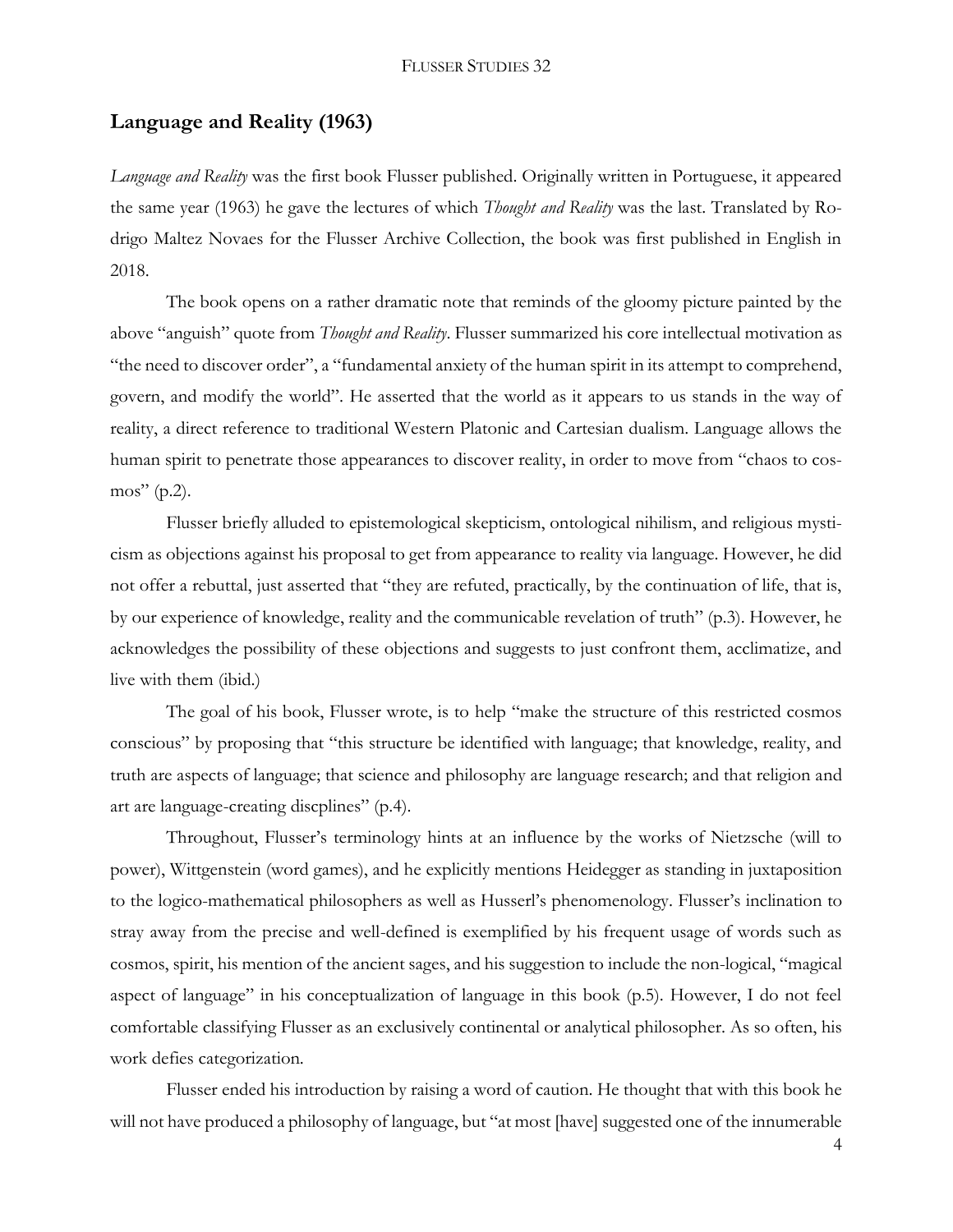possibilities of establishing such a philosophy" (p.6). This is quintessential Flusser: within a few pages he painted, in broad strokes, a conceptual picture that encompasses in almost comical grandiosity the entire universe and all of humanity's cultural history, only to end on a humble, deflationary, and anticlimactic note, relativizing preceding universal notions, e.g., that language "envelops within itself all the wisdom of the human race" (p.7).

On the few pages that make up the introduction to *Language and Reality*, Flusser touched on multiple themes and topics that can be seen as setting the stage for the remainder of the book and, indeed, his subsequent works. He outlined his view of the human being as one that tries to make sense of the surrounding world by means of communication, of sending and receiving signals, thereby inventing and re-inventing the world in an attempt to get behind the veil of the phenomena and break into the otherwise unperceivable *real* world. Language is how we bring order into the chaos, creating what Flusser called the *cosmos*, and all human cultural activity is seen as working through and being connected by language. In essence, Flusser's view is one of the individual standing in the world and vis-à-vis that world, trying to comprehend and organize phenomena in order to evade chaos. At the same time, Flusser saw the individual embedded in history as "part of the symphony of human civilization", which is in turn characterized by intellectual inquiry and cultural activity organized into four major disciplines: art, religion, science, and philosophy.

In the first chapter, *Language is Reality*, Flusser described at length the categorization of existing languages into three main groups in linguistic terms of the 1960s: fusional (using words to construct sentences, as in English or German), agglutinative (using superwords that carry sentence-like meaning, as in Inuit), and isolating (using syllables joined together, as in Cantonese). In keeping with this tripartite view of language, and with his notion of language as a generator of reality, he concluded that "the human intellect is realized only in three different ways" (p.36). We can skip over the comparative details in the remainder of this chapter and continue with its conclusion, which offers as a preview of the second chapter the proposal that "philosophical and scientific inquiry is ultimately nothing more than a more or less unconscious investigation of the structure of fusional languages" (p.53).

In the second chapter, Flusser offered a detailed analysis of what he considered a very much desirable conversation between Wittgenstein and Heidegger that never happened (pp.55-57), and an analysis of parallels between James and Nietzsche in the context of an analysis of the concept of time (mainly the future tense) in German, English, Portuguese and Czech (pp. 58-68). The subsequent sections (2.2-2.8) are analyses of differences between these four languages regarding their capability to capture constructs and concepts such as, e.g., activity/passivity, substance, and causality. Along the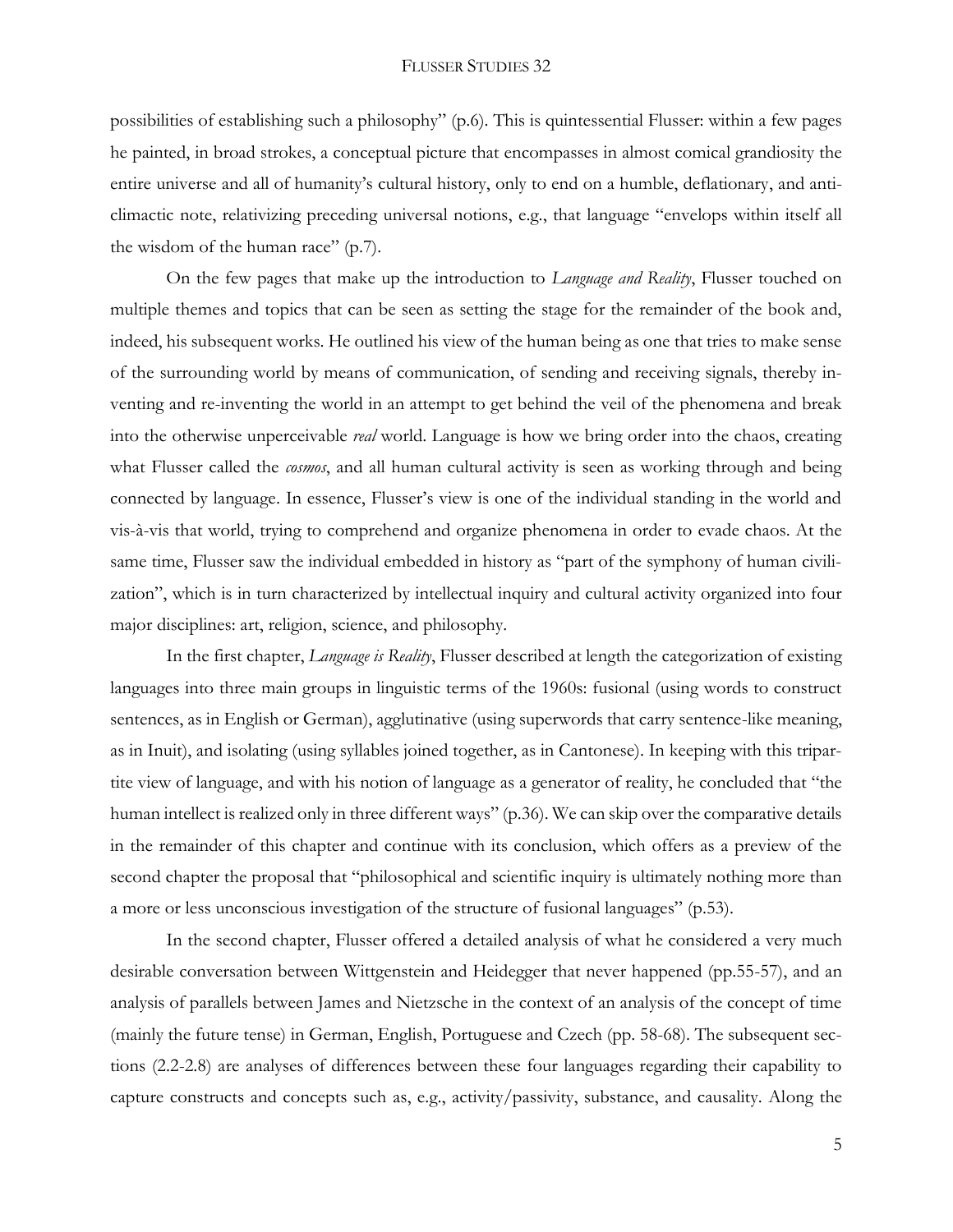way, Flusser mixed philosophical and linguistic (semantic/etymological) analysis, finding examples of constructs that can be generated in one language, but not in another, and arrived at the conclusion that "reality is, therefore, something different from language to language" (p.91). The chapter ends with the author's confession that he failed to fulfill the promise he made at the end of the previous one, i.e., to "verify that philosophical and scientific research is ultimately an investigation of language" (p. 98). While conceding that he may have succeeded with respect to philosophical analysis, he "did not fulfill the task in relation to science" (ibid.). That, he promises now, is what he will do in the remaining chapters 3 (*Language Creates Reality*) and 4 (*Language Propagates Reality*).

Before I go into a discussion of the last two chapters of *Language and Reality*, let me offer an intuition based on the sentence cited above that states Flusser's goal to "verify that philosophical and scientific research is ultimately an investigation of language". Although this might be a consequence of the translation into English from Portuguese, it strikes me that the author (and/or translator) used the singular "is" instead of the plural "are" in reference to "philosophical and scientific research". One possibility is that the intention here is to say that "research is" an investigation, whether philosophical or scientific. Another possibility, however, is that per Flusser, philosophy and science are gelled into one investigative activity with characteristics of, and techniques derived from, both fields of inquiry. Although this may seem unlikely in light of the juxtaposition of science as progress and philosophy as regress discussed in the previous section, and also in light of Flusser's perception that he fulfilled his philosophical promise but not the scientific one, I think one needs to remain open to the possibility that Flusser's concept(s?) of philosophy and science might turn out to be more closely related than anticipated.

The third chapter begins with a restatement of the central hypothesis of the book: "[T]he unreal chaos of coming-to-being, and of potentiality that tends to become realized, which we are accustomed to call *reality*, emerges, appears to the intellect, and organizes itself into a cosmos; in sum, it becomes realized in the form of the various languages." (p. 101; italics in original)

The discussion proceeds with reference to several particularities of language and speech, but then returns to the contrast between science and philosophy, stating that "Science is a specially developed and concentrated form of conversation. In it phrases are formulated with the conscious purpose of *discovering* new information; that is, conscious attempts are made to establish new relationships between the elements of language in accordance with the rules." (p.108; italics in original) and "True philosophy goes beyond the layer of conversation and participates in the layer of poetry. In this sense, it covers and overcomes science." (p. 109)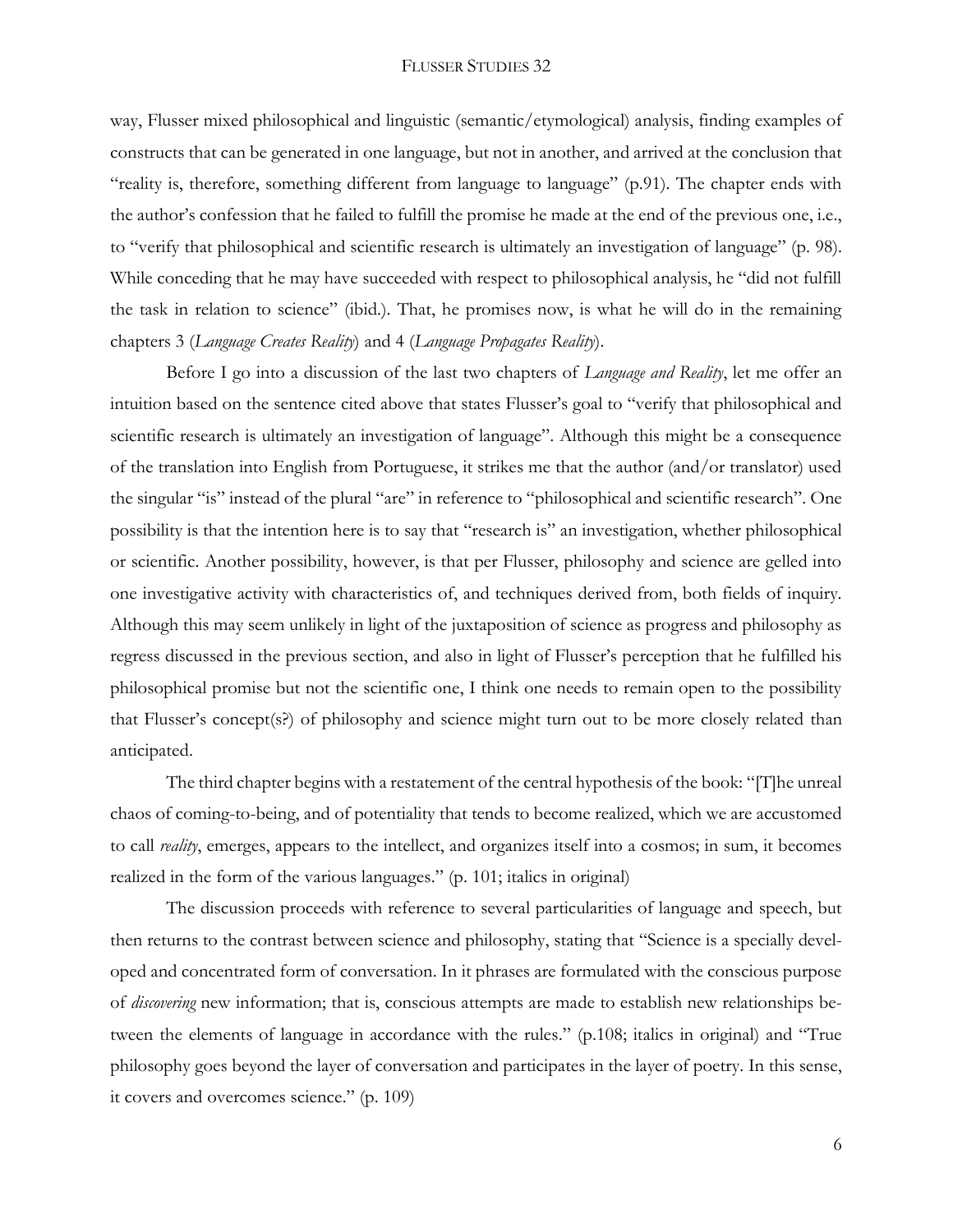I think that the last phrase, describing philosophy as covering and overcoming science, represents the kernel of Flusser's view of the relationship between science and philosophy in his earlier works. While science is a mere linguistic effort to stablish "new relationships between the elements of language in accordance with the rules", philosophy transcends such conversational effort, implicitly by ignoring those rules, reaching into the "layer of poetry" as the unruly realm of creative language work. Of note, a similar proposal has been offered by American pragmatist Richard Rorty (1930-2007) in his *Philosophy as Poetry* (Rorty 2016). The question is, how can philosophy (as poetry) *cover and overcome* science?

In order to understand this notion, let me point out that the cover-and-overcome phrase is a rhetorical tool Flusser used quite often as a description for a situation in which one concept is compared to another in an almost confrontational sense, beats it, and then moves beyond it. It is an indication of a situation of initial alignment, subsequent quarrel, and ultimate victory of one concept over another. For example, Flusser wrote in the introduction: "I intend that the concept of *language* encompasses both pure mathematics and poetry and that it surpasses both" (p.5; italics in original). Two pages further on, he writes about language as the most valuable human inheritance "in whose development countless generations have collaborated since the origin of humanity, or perhaps even beyond that origin" (p. 7) and muses "are we not [as formulating and articulating human beings] fulfilling, and perhaps overcoming, the human condition?" (ibid.). The basic structure of these formulations seems to be "up to a point and perhaps even further".

I think that Flusser's usage of such "that-and-perhaps-more" phrases is an expression of his fundamentally speculative stance vis-à-vis his subject. It reflects an explicit uncertainty (*perhaps*) paired with hope for more to be explored behind the current horizon. However, it also suggests that Flusser knows that this more-yet-unknown cannot be had without a proper fight. This is what I suggest as a viable candidate for the essence of the relationship between science and philosophy according to the early Flusser: a rivalry among equals, both being legitimate and successful human attempts to analyze language/reality, which at certain points collide in conflict, and in which, per Flusser, philosophy prevails.

## **2. Focus on Science**

The term *science* is omnipresent in Vilém Flusser's writing, but rarely does it play a central role as the target of inquiry. As discussed in the previous section, this is different in *Language and Reality,* where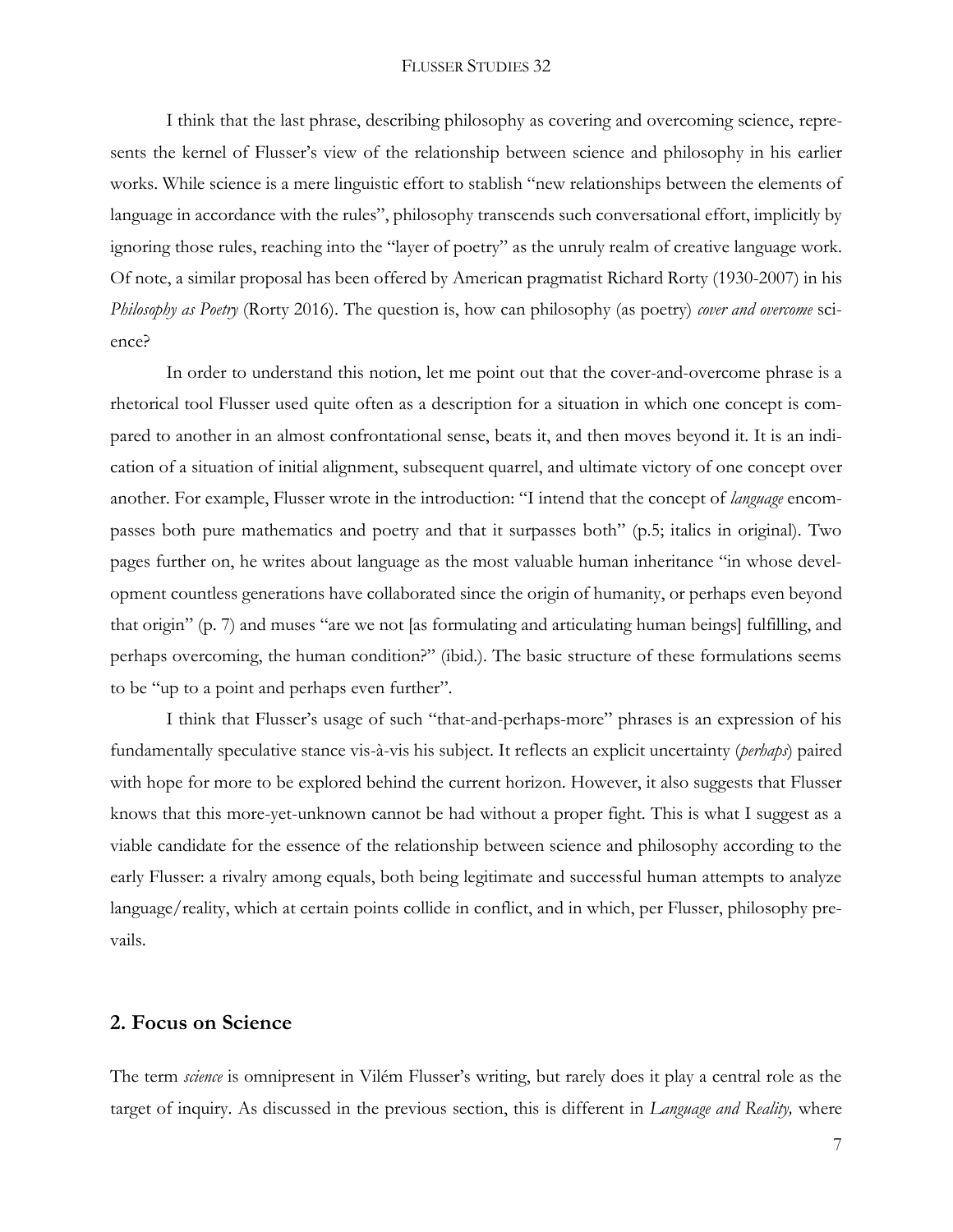Flusser wrote about science and philosophy as two methods for structural analysis of language (Flusser 2018: 53). He conceptualized science as a language (p.24) and also as "a specially developed and concentrated form of conversation", (p.108) while "philosophy goes beyond the layer of conversation and participates in the layer of poetry" (p.109). I see this contrast as the core of Flusser's visionary conceptualization of science, philosophy, and poetry not as separate, but as collaborative, an amalgamation of languages in support of the common goal to find knowledge, reality, and truth (p.3). Science is envisioned as a *conversation,* defined as "a network of intellects that absorb and utter phrases" (p.116). It produces new words (elements of language) that can be absorbed by philosophy and become poetry, thereby gaining a creative dimension that goes beyond everyday usage and scientific recycling of knowledge.

Other scientists and philosophers have thought similarly. Ludwik Fleck saw scientific facts as emerging from collaboration in a social system (Fleck 1935 (2012), Karin Knorr-Cetina wrote about the *Manufacture of Knowledge* (Knorr-Cetina 1981) and Miriam Solomon about *Making Medical Knowledge* (Salomon 2015). But rarely have theoreticians proposed, like Flusser, to view scientific rigor as truly integrated with philosophical analysis and poetic creation. Perhaps Rorty came closest, when he compared scientists to priests (Rorty 1999) and describes philosophy as poetry in his 2004 Page-Barbour Lectures (Rorty 2016). Peter Sloterdijk sees science as defining the scientist by means of practice/excercise (*Übung*) (Sloterdijk 2010). Echoing Thomas Kuhn's proposal that scientific revolutions break through the rules of normal science (Kuhn 1962) and Paul Feyerabend's manifesto *Against Method* (Feyerabend 1975), Flusser seems to have viewed the main difference between science and philosophy as a difference in language, not in subject matter or goal (Flusser 2018: 108-9).

On the other hand, Flusser seems to have been an ontological dualist, who saw the existence of reality (raw data) as hidden behind appearances that need to be picked up by the senses, mulled over and put into words to reach the intellect, the "raw material of thinking" (Flusser 2018: 10): "We live in a double reality: the reality of words and the reality of *raw* or *immediate* data" (ibid; italics are Flusser's). Rorty would probably have shrugged his anti-dualist shoulders, asserting "that we are forever trapped behind the veil of subjectivity is merely the pointless, because tautologous, claim that something we define as being beyond our knowledge is, alas, beyond our knowledge" (Rorty 199: 58).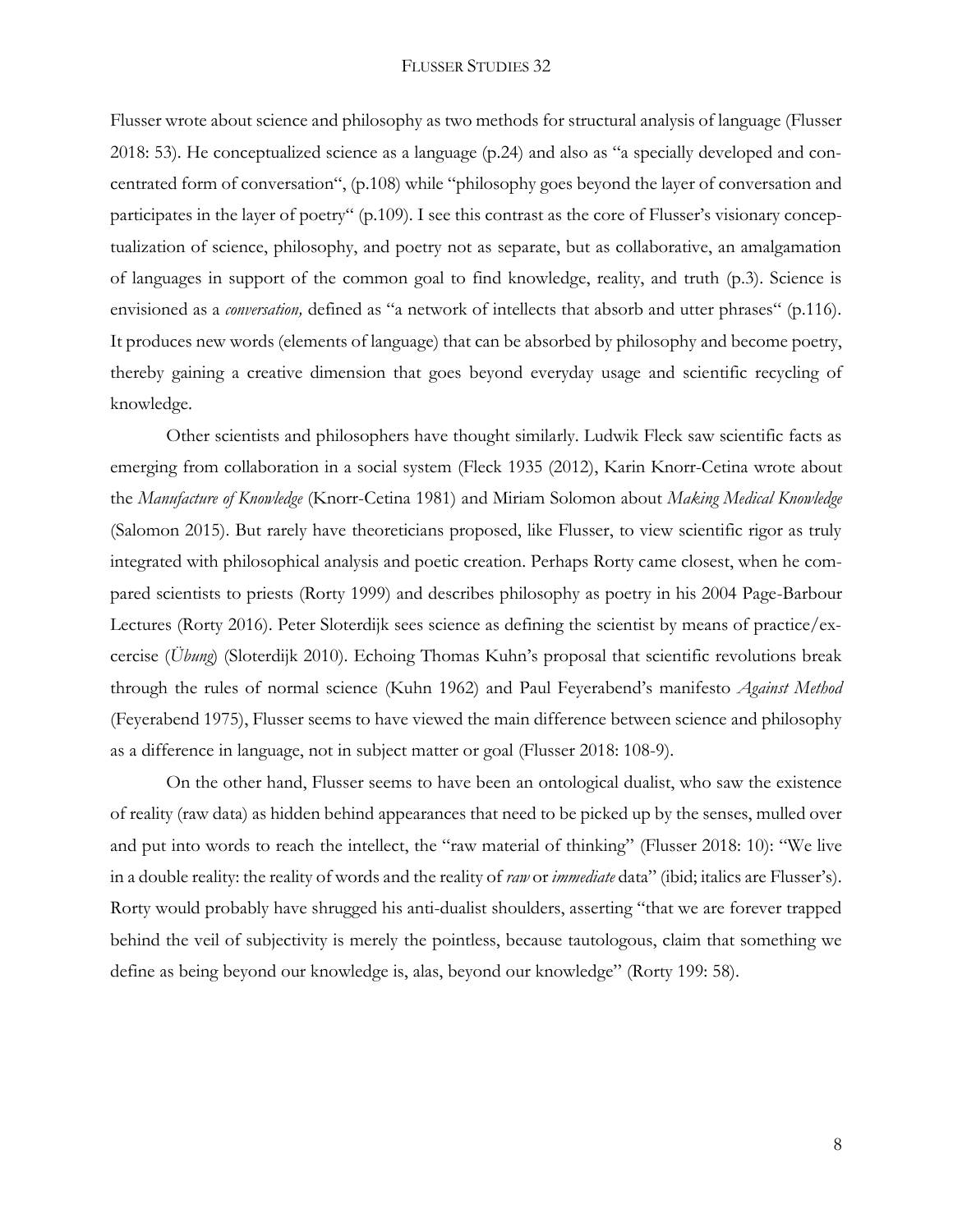## **Crisis**

Science has a plan: discovery. The mere word encapsulates the dualism Flusser appears to subscribe to. To dis-cover is to remove the veil, to use sense data to get access to raw data. Science is an orchestrated effort to generate new knowledge. It follows a strict and well-defined recipe, also known as the *scientific method* that defines what is and what good scientific practice isn't. But current science has reached a phase of crisis, a state of disorientation caused by methodological rigidity and the pressure on scientists to produce.

Until a while ago, roughly up to the middle of the 20<sup>th</sup> century, science was *expansive*, it generated new ways of looking at the world (e.g., relativity theory and quantum mechanics) and made new tools designed to improve the human condition (e.g., antibiotics) or to maximize its destruction (e.g., the atomic bomb). On this view, the moon landing in 1969 was perhaps the culmination point of scientific *expansion*, while the discovery of the DNA in 1953 marked the beginning of an *inwards turn* of science, with a new focus on subatomic particles in the 1950's and 60s and the rise of molecular genetics in biology.

For the past 20 years, however, science has been in a peculiar phase of stagnation. For example, Lee Smolin argued in 2005 that there has not been a new Einstein since Einstein, because "the mechanisms we have constructed to ensure fairness and quality have the unintended side effect of putting people of unusual creativity and independence at a disadvantage" (Smolin 2005). At around the same time, John Ioannidis proposed that most published research findings are false (Ioannidis 2005) and more than a decade later explicated his diagnosis what has led to the "reproducibility crisis" in the laboratory sciences: exact replication is discouraged by the pressure to do something novel. Instead, conceptual replication is pursued, so that new narratives arrive only by triangulation, which raises the problem that "almost anything can fit into a triangulation narrative by invoking some speculative 'biological plausibility' as the connecting glue" (Ioannidis 2017: 944). My present paper is a grateful response to Felipe Romero's invitation, which asserts that "for philosophers, the [replicability] crisis should not be taken as bad news but as an opportunity to do work on several fronts, including conceptual analysis, history and philosophy of science, research ethics, and social epistemology" (Romero 2019).

Current scientific research is deeply rooted in dualism. Scientists postulate an objectively identifiable reality, Flusser's *raw data* (Flusser 2018: 24), that will be uncovered by using the right methods. This corpus of methods, the scientific *modus operandi*, is socially sanctioned by the scientific community in its technical details and intellectual constraints. Thus, it provides a kind of safe haven for scientists,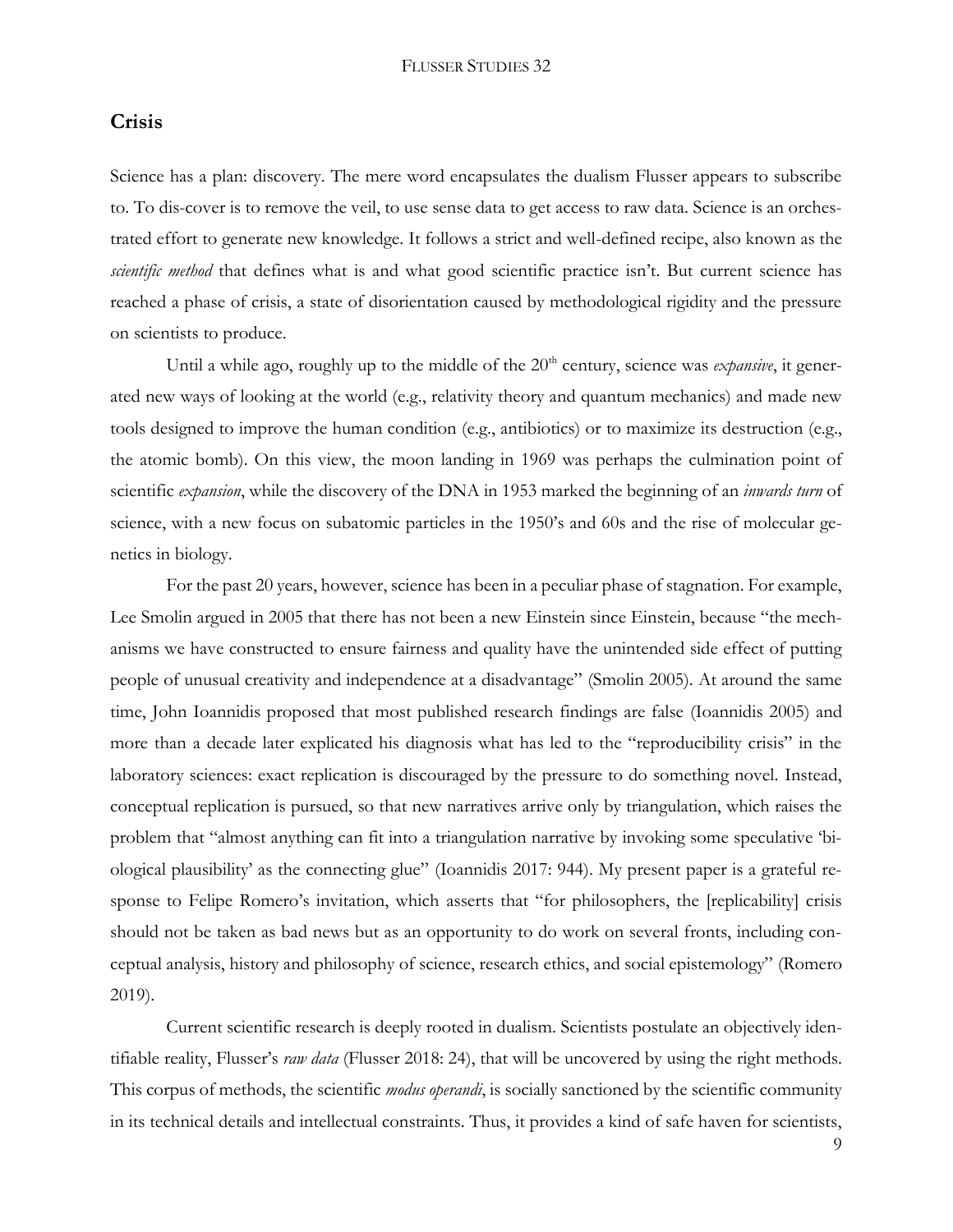preventing bias and error. What Feyerabend called *Methodenzwang* is methodological prescription, a plan of action that cannot be deviated from without severe consequences. This plan of how science must be done is of crucial importance not only within sciences, but also in the sociology and politics of science. Once caught in the net of rules and regulations of the plan it is easy to sink deeper and reach a point where methods are not helpful anymore. It is precisely the point that Ioannidis describes, the point where a new kind of narrative needs to be found to explain the observed, where Flusser's proposal to involve philosophy and poetry might come in handy. The situation of the scientist at this point of stagnation<sup>1</sup> is characterized by three symptoms, among others: fear, stagnation, and isolation.

First, there is fear. Flusser saw fear as the primordial motivation for science and philosophy to generate order out of the chaos with the goal to understand and modify the world (Flusser 2018: 1). Steffi Winkler describes a situation which can be applied to the crisis that stands in the way of science and philosophy: "We order the chaos of the world to banish fear – fear of senselessness, of decay, of forgetting. This sort of distancing gesture is an attempt to simplify the complexity that exists and confronts us directly. Yet the codified patterns, the techniques with which we grasp the world, strike back and produce reflections; they lose their communicating role as media and distort access to the world" (Winkler 2015).

Another kind of fear in science is the ever-present and quite existential fear to be scooped by another research team, not to receive the next grant, to have the paper rejected by the most prestigious journal. This kind of fear counteracts the *courage* necessary to survive in the current aggressive, competitive, and sometimes dangerous business of science: the slightly arrogant, hyperbole, self-conscious *standing* of the scientist, which enables and supports the freedom to think, design, and create, to read and hear voices like Smolin's and Ioannidis' and which empowers the scientific storyteller. All *standing*  in science, however, is always also standing at the cliff, at the *cutting edge,* gazing into the scientific abyss.

Second, there is stagnation. I am referring to an arrest in the sense of rigidity of thought, a turning-to-stone of the creative mind. We are lacking the voices that can break through the silence of the uncertain in what would truly be worthy of the appellation *free style science.* Yes, we are lucky to have scientists like Smolin and Ioannidis, but what we don't have are new philosophers of science who, in the footsteps of Feyerabend and Flusser, don't see the *anything goes* as neo-pragmatic ironism but as encouragement. We don't have encouragers who bring fresh air into the scientific community and at the same time give directions, point the way. We need philosophers who know their science and whose

 $\overline{a}$ 

<sup>1</sup> In his polarizing book *The Trouble with Physics*, 2006, Lee Smolin laments the stagnation of physics (in the US) and blames *string theory* as the mainstream theory that captures all attention in physics, despite being at least partially wrong.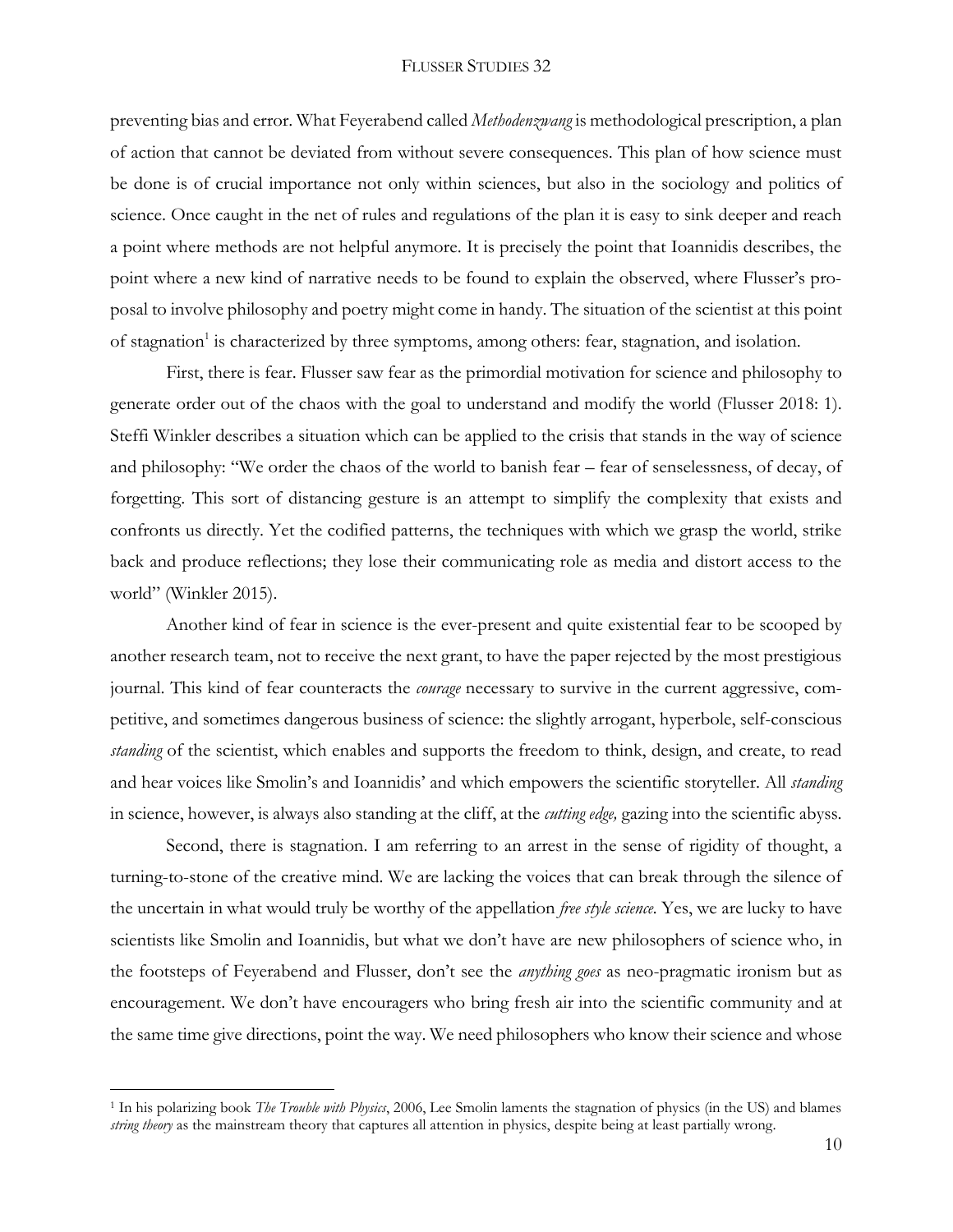texts are not intended to simply do the work of a *Bürgerschreck,* but to invite the legalization of thinking outside the scientific box that might generate true novelty. Encouraging proposals that can lead the way out of the state of fear and arrest towards viable solutions are few (Saltelli and Funtowicz 2017). I'd like to think of my proposal in this paper to consider Flusser's integrative methodological mosaicism as pointing in the direction of one such possible proposal.

Third, there is isolation. We are lacking the lived solidarity that pragmatic science requires to steer clear from fake news and conspiracy theories, political and industry interests, from the power play among the leaders in their field of science, towards the full range of possible societal benefits that science could provide. Thus emerges the isolation of the scientist, fear remains private, the stagnation continues, because there is no collective antidote. Competition rules in perpetual head-to-head races, with publication in *Nature* or *Science* as the grand prix.

The societal driver of this combination of fear, arrest, and isolation is – as so often – financial interests. Whether openly displayed in, for example, the drug prices set by pharmaceutical industry or hidden in the bowels of the non-for-profit private universities, the pressure to grow and win is ubiquitous. Consider the science wars, for example the one between the US and China leading to research espionage, $<sup>2</sup>$  or the tragic consequences of declined tenure culminating in the assassination of colleagues</sup> at faculty meetings. <sup>3</sup> This is also about the silence this pressure creates, about the silent obedience it fuels, the silent irrelevance of scientific societies and meetings where nothing novel happens, and the silent applause for unoriginal research that may yield success but nothing new. Silence and isolation result in scientific coma and stagnation that, I think, could be prevented by opening the door for an interdisciplinary discourse, à la Flusser, among scientists, philosophers, and poets.

# **Contrast**

 $\overline{a}$ 

Flusser's philosophy of science, explicitly referring to Locke,<sup>4</sup> divides the real world from the appearances we perceive with our senses and intellect (Flusser 2018: 9-10). The dualism goes all the way back to Kant and Plato, to the division between good God and evil Devil, and to what Josef Mitterer called pre-philosophical, dichotomous differentiation, an unjustified, *a priori* dualism (Mitterer 2011). We see our world as caught in contrasts and find it hard to explain why. Polarizing seems to be hard-wired

<sup>2</sup> See [https://www.justice.gov/opa/pr/harvard-university-professor-and-two-chinese-nationals-charged-three-separate](https://www.justice.gov/opa/pr/harvard-university-professor-and-two-chinese-nationals-charged-three-separate-china-related)[china-related](https://www.justice.gov/opa/pr/harvard-university-professor-and-two-chinese-nationals-charged-three-separate-china-related)

<sup>3</sup> https://www.latimes.com/archives/la-xpm-2010-feb-13-la-na-alabama-shooting13-2010feb13-story.html

<sup>4</sup> In all likelihood to Locke' s *Essay Concerning Human Understanding*, 1690.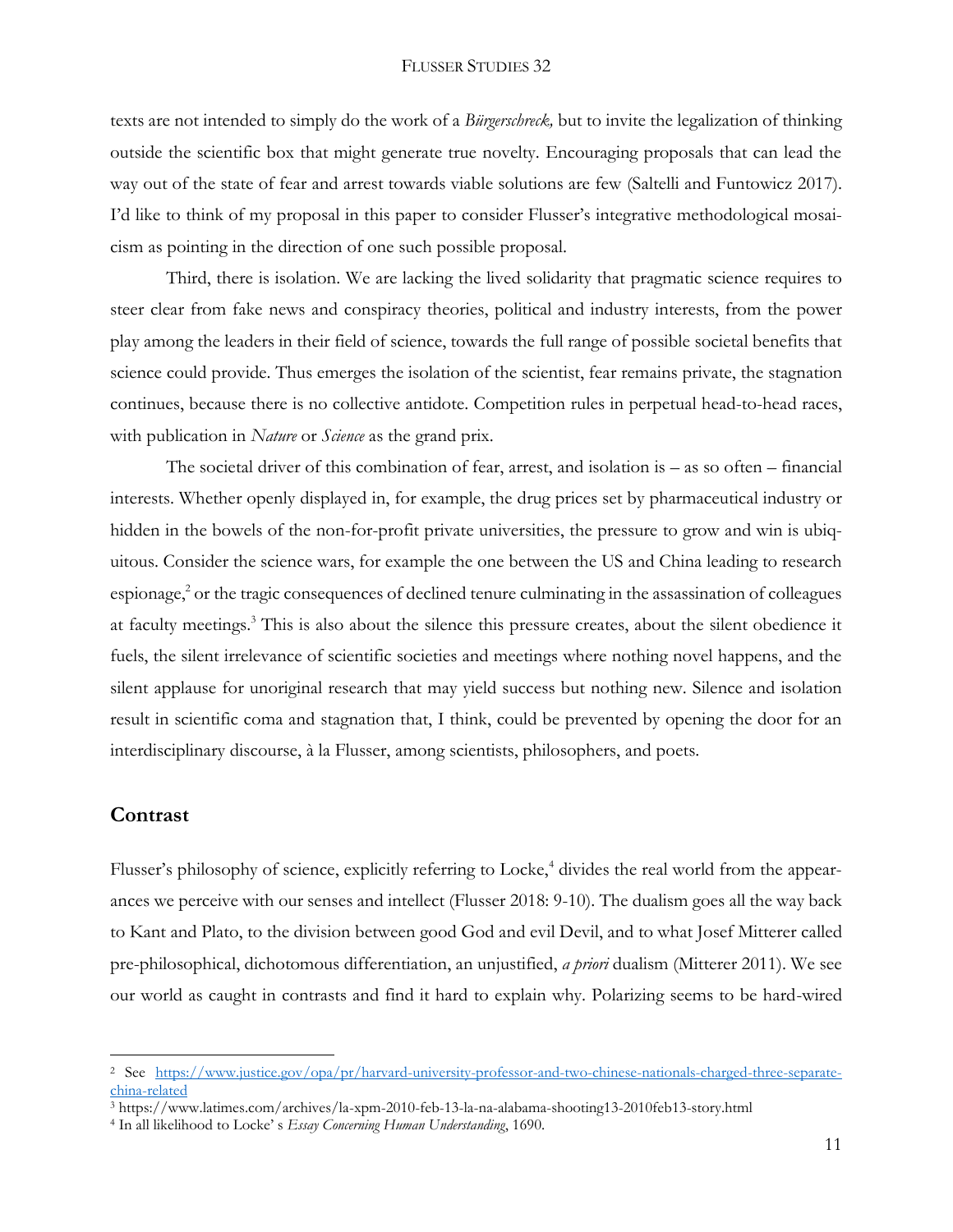into the human psyche (or even brain), we are programmed to see everything from a black and white, yin and yang, right or wrong perspective. What keeps us from depolarizing, as it is now done, for example, regarding non-binary gender identification, despite the considerable resistance to be expected from the binarian traditionalists? Why only tip our dualist hat reluctantly to the colors between black and white instead of acknowledging pluralism in all its mosaic beauty?

Here are two examples from Flusser's theory that play a contrastive role in and for science: *illumination* (light versus darkness) and *individualism* (individual versus society).

*Illumination* is what scientists need when they are looking for enlightenment in the darkness of reality. Illumination is the moment of clarification, when things become clearer, although not always and perhaps even rarely, completely clear. Flusser considers this "light of reason" as capable of penetrating the foreground (nature) and then also the background of the illuminated scene (the invisible sub-structure), thereby elucidating laws of nature (Flusser 2017: 46-7). However, he also raises a word of caution: "[W]hen science no longer searches for truth but for falsification, and when technology results in Auschwitz, Hiroshima, and Chernobyl, in thermonuclear devices and in environmental pollution, we are in a position to taste the Luciferian flavour of the light of reason" (Ibid., 47)

Implementing what I see as Flusser's proposal to gel science, philosophy, and poetry would mean to expand the assortment of flashlights that scientists have at their disposal to not just include scientific, but philosophical and poetic torches as well. The ideal Flusserian flashlight would be a multifunctional tool that can provide all three services.

*Individualism* relates to what Flusser describes as the position of the individual in society as one of many linkage points in a mesh or tissue that absorbs, preserves, and produces information (Flusser 1997 (2002): 29). Social structures require the acceptance by the individual of norms that sometimes work against individual interests. This is the price to be paid for access to the comfortable social net. To some, such social integration is difficult for a variety of reasons. Flusser's (almost) lifelong position as a migrant was one form of social non-integration, which – at least in his early years in Brazil – appears to have been bearable only by toying with the idea of suicide (Flusser 1992: 43). In this sense, individualism is also part of what leads to the isolation of the scientist discussed above.

Flusser freed himself at least partially from the isolation of the migrant by intellectual and linguistic assimilation, by writing in Portuguese while in Brazil and in French while being in France. The vehicle for this liberation process was his writing style and format, the *essay,* the *trying out* of ideas in multiple versions of his essays by self-translation.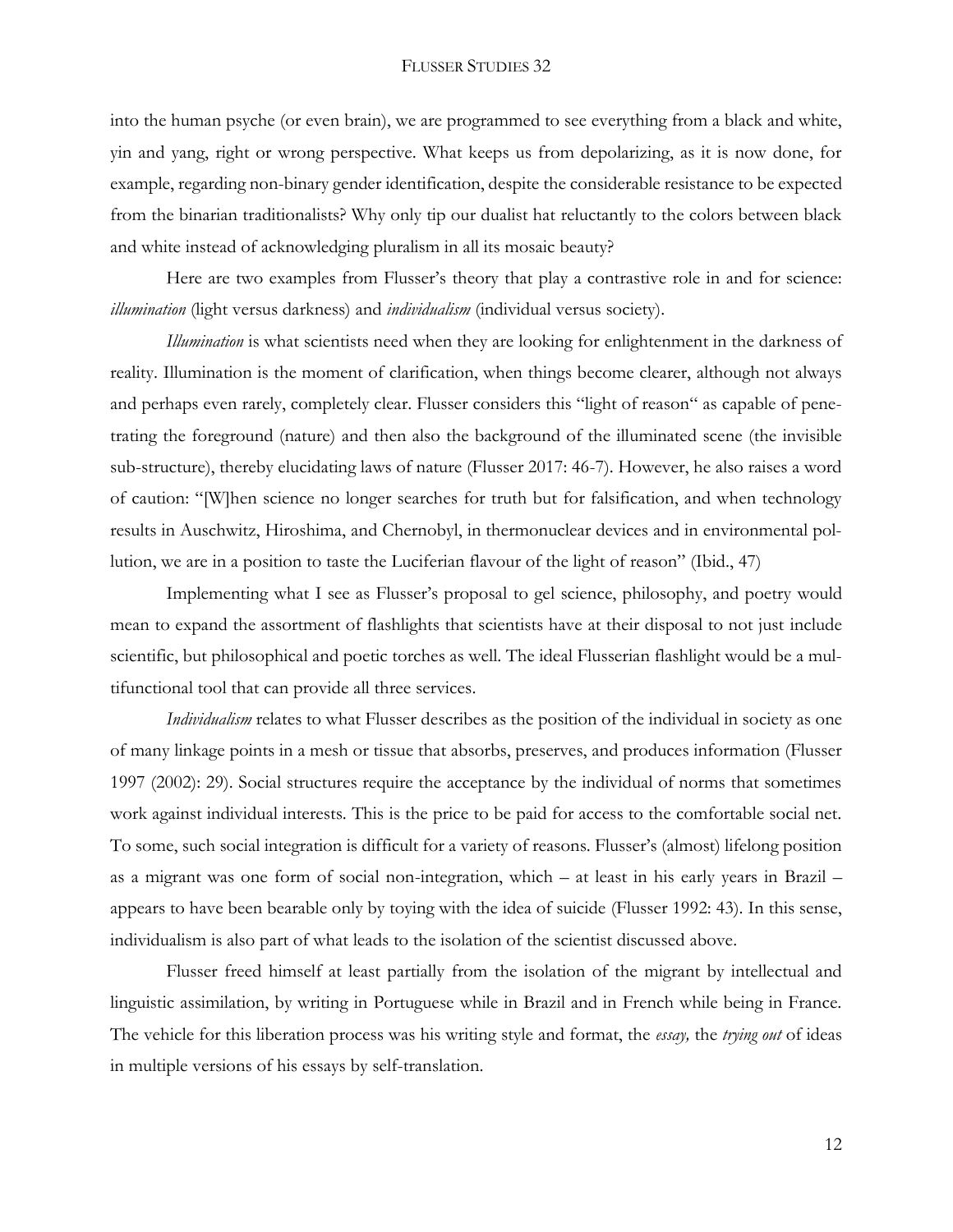# **Trying out**

One door that is both already wide open and well-known to those who need to escape the crisis of science is *trying out*. Scientists do it all the time, they test new instruments, new methods, and most importantly they test hypotheses. Writing an essay is *trying*. But there is also another kind of testing in the sense of *trying things out,* as in proceeding by *trial and error.* We do it all the time, inside and outside of science, simply to find out what happens if. We act without knowing the results of our actions in advance. Most importantly, we have learned that trying things out is what tells us what works. It is quintessential scientific pragmatism at work.

All scientific activity can be described as the design, creation, and usage of *testing strategies.*  Whether randomized trials to test new interventions in medicine or laboratory experiments using genetically identical mice, whether expedition into remote areas of the tropical rain forest, or the acceleration of subatomic particles in the Large Hadron Collider – all these methods and activities serve only one purpose: to try out *ideas*. What we know as scientific testing is nothing more than trying out whether we find support for the decision to reject a null hypothesis. It doesn't play much of a role whether we call these methods exploration, expedition, experiment, or estimation – all of the above are methods designed to try out by comparison or by simply venturing into the unknown. In this sense, the statistical testing of hypotheses is not the most important component of science. It is just the ultimate stamp of approval under a scientific proposition, a socially developed and sanctioned rite of passage designed for the purpose of keeping chance effects at bay. Sometimes such final step is not even necessary and the results of the trying out are widely accepted by both the scientific and lay community, as documented by the glaring absence of randomized trials designed to test the efficacy of parachutes in preventing death or severe trauma among people jumping out of airplanes (Smith and Pell 2003).

The main function of such trying out is to loosen the tension between true and untrue by reference to the notions correct and incorrect. A comprehensive theory of scientific trying out will have to wait for another day. What I can say here is that I am hoping for social and scientific progress in the pragmatic sense of the term not only in the social sciences (Baert 2005), but also in the lifesciences and humanities.

On Flusser's account, "[t]rue philosophy goes beyond the layer of conversation and participates in the layer of poetry. In this sense, it covers and overcomes science" (Flusser 2018: 109). I see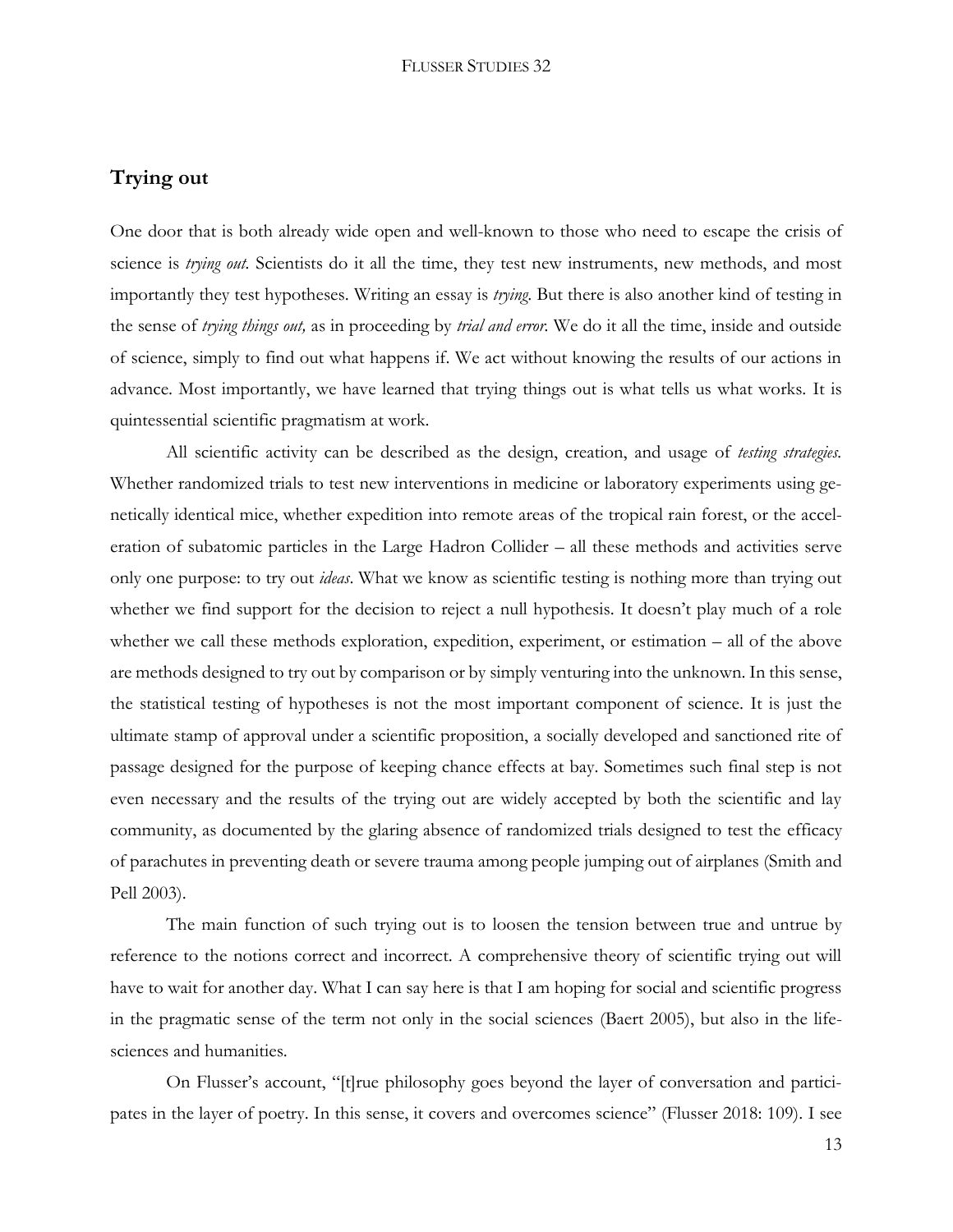the possibility to use such amalgamation of science, philosophy, and poetry as an escape route out of the crisis. This proposal requires confidence in those who do science, philosophy, and poetry. Just as in other areas of interdisciplinary activity, one can imagine interdisciplinary projects in which scientists, philosophers, and poets *jointly* create a discourse that involves trying out of methods from all three endeavors. One can also imagine, however, that such research proposal would not be too welcome by those who review traditional research proposals. I can already hear the battle cry of the research administrators and the public they represent. "Impossible!" – "Unbelievable!" – "Who do these people think they are?"

### **Outlook**

We do not yet know who they are, but it will definitely not be too many. It will be scientists who are interested in true innovation and in an honest discourse of ideas and results, e.g., in socially responsible peer-review, not blind but open to all sides, the way some journals already do it who publish the peer reviews along with the paper, including the names of the reviewers. Scientists who do not avoid public debate of their work, who do not want to wait for the approval of their grant proposals and acceptance of their research papers by members of some old-boys-network. It will be philosophers who see (with Kuhn) that the truly novel does not arise out of same-old-same-old research programs but out of individual free spirits who do not shy away from a conversation across the aisle between science and philosophy. Philosophers who do not just want to lament against method but support the making (with Knorr-Cetina and Solomon) of truly novel ideas. And it will be poets interested in finding new words (Flusser's *Codes*) that can describe and celebrate the results of such cooperative projects.

In such a situation, new ways of justifying research will evolve, not in comparison to fixed criteria, but arising from surprising reinterpretations, out of a shift from programmatic fixation on method towards some amalgam of science, philosophy, and poetry. In other words, new research fields will grow out of the discourse among and between scientists, philosophers, and poets. Perhaps, we will even find a novel definition of *knowledge*, (another important term in Flusser's work that I have chosen to ignore in this paper because it deserves coverage in a one), replacing the traditional "justified true belief" with something yet unknown.

Flusser saw nature as a consequence of conversation (Flusser 2018: 160) and wrote that "*[p]oetry* is anything that brings originality, that is, new thoughts, into the conversation, so this is what we call poetry sensu stricto; this is productive philosophy, and it is the hypothetical phase of science" (Flusser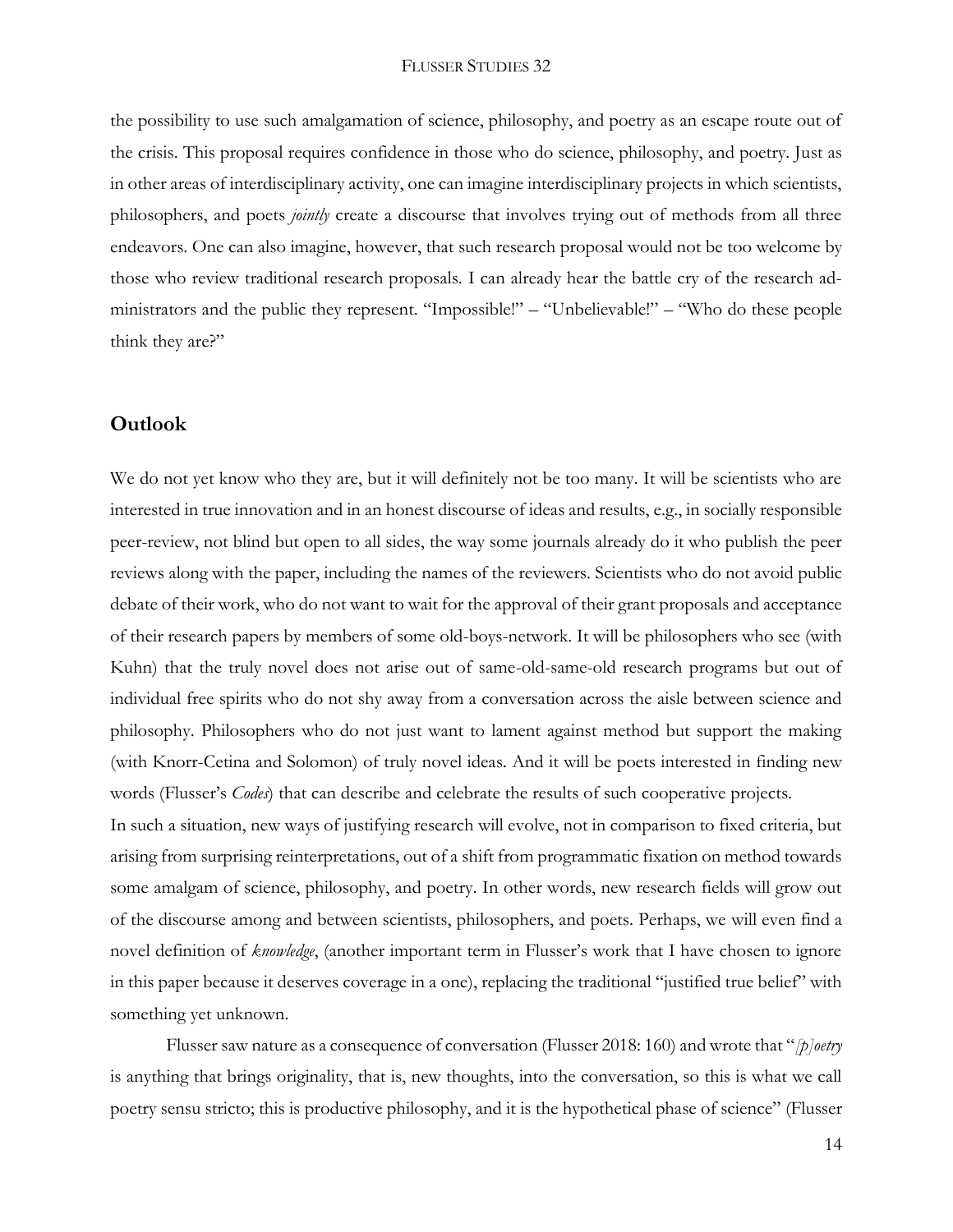2018: 122). Perhaps, Rorty thought of something similar when he wrote that some arguments offered by analytical philosophers such as Wittgenstein and Davidson "help give a plausible sense both to the claim that nature itself is a poem that we humans have written and to the claim that the imagination is the principle (sic) vehicle of human progress" (Rorty 2016:11). Viewed before this backdrop, the hope for a better, more interesting, and creative future of science seems very real, despite crisis, by means of contrast, and via courageous trying stuff out.

## **References**

Baert, P. (2005). Philosophy of the social sciences: towards pragmatism. Cambridge, UK; Malden, MA, Polity.

Dammann, O. (2018). "Flusser's philosophy of science." Flusser Studies (26): 1-11.

Dammann, O. (2018). "Flusser's philosophy of science." Flusser Studies (26).

Feyerabend, P. (1975). Against method: outline of an anarchistic theory of knowledge. Atlantic Highlands, N.J., Humanities Press.

Fleck, L. (1935 (2012)). Entstehung und Entwicklung einer wissenschaftlichen Tatsache. Frankfurt, Suhrkamp.

Flusser, V. (1992). Bodenlos: eine philosophische Autobiographie. Bensheim, Bollmann.

Flusser, V. (1997 (2002)). Glaubensverlust. Medienkultur, Fischer: 29-40.

Flusser, V. (2017). Artforum Essays, Metaflux.

Flusser, V. (2018). Language and reality. Minneapolis, University of Minnesota Press.

- Flusser, V. (2018). "Science and artistic creation. Conference at the House of Culture, Chalon, 1982. (translation O. Dammann) Flusser Studies (26).
- Flusser, V. ((1963) 2005). "Thought and Reflection." Flusser Studies (1).
- Guldin, R. and A. Finger (2005). "Introducing Flusser Studies." Flusser Studies (1).
- Guldin, R., A. Finger and G. Bernardo (2009). Vilém Flusser. Paderborn, Fink.

Ioannidis, J. P. (2005). "Why most published research findings are false." PLoS Med 2(8): e124.

- Ioannidis, J. P. (2017). "The Reproducibility Wars: Successful, Unsuccessful, Uninterpretable, Exact, Conceptual, Triangulated, Contested Replication." Clin Chem 63(5): 943-945.
- Knorr-Cetina, K. (1981). The manufacture of knowledge: an essay on the constructivist and contextual nature of science. Oxford; New York, Pergamon Press.
- Kuhn, T. S. (1962). The structure of scientific revolutions. Chicago, University of Chicago Press.
- Mitterer, J. (2011). Das Jenseits der Philosophie, Velbrueck Wissenschaft
- Romero, F. (2019). "Philosophy of science and the replicability crisis." Philosophy Compass 14(11).
- Rorty, R. (1999). Philosophy and social hope. London; New York, Penguin.
- Rorty, R. (2016). Philosophy as poetry. Charlottesville, University of Virginia Press.